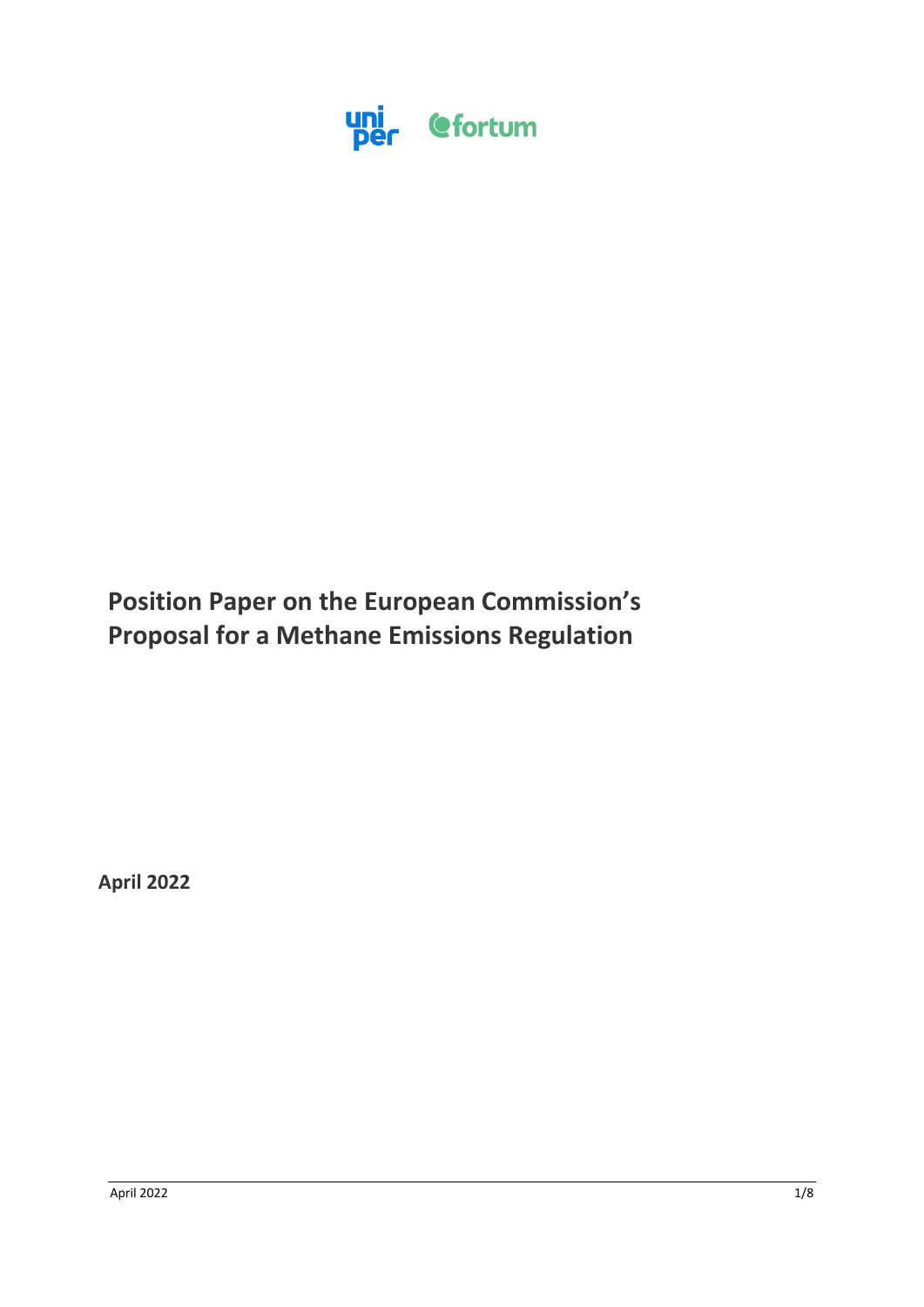



# **Executive Summary**

- 1. Identifying, quantifying, and minimising sources of methane emissions across the energy industry is crucial to meet the objective of climate neutrality by 2050. The introduction of a dedicated EU Methane Emissions Regulation will significantly contribute to the mitigation of methane emissions at EU level but also globally.
- 2. Proportionality is key when tackling methane emissions as a small amount of infrastructures and events are responsible for the overwhelming majority of methane emissions.
- 3. The Methane Emissions Regulation should refer to existing technologies, practices and standards insofar as possible, including the Oil and Gas Methane Partnership (OGMP) 2.0.
- 4. Sufficient time should be foreseen to enable operators, importers, verifiers and authorities to fulfil their requirements under this Regulation.
- 5. A doubling of reporting efforts should always be prevented. Yearly methane emission reports mentioned in article 12 should also cover results of LDAR surveys and venting and flaring events to limit the administrative burden for both operators and authorities.
- 6. A requirement to perform a yearly LDAR programme should be prescribed. Operators and authorities could then agree on increasing the frequency of LDAR surveys for specifically identified components, based on a number of factors including seasonality, previous experiences and assessments of leak intensity. A requirement to repair all detected leaks in a reasonable timeframe should be introduced.
- 7. Venting and flaring events should be limited to the extent possible. However, they cannot be eliminated completely due to safety reasons. The ban on routine flaring and requirement to avoid venting should therefore be supported, provided that exemptions are foreseen in case of emergency and when unavoidable and strictly necessary.
- 8. Methane emissions are a global issue. The creation of a Global Methane Monitoring tool and the strengthening of the International Methane Emissions Observatory (IMEO) are therefore positive. Importers to the EU play an important role in raising awareness on methane emissions. However, their liability should be limited to the provision of information they can effectively collect, such as the name of exporter.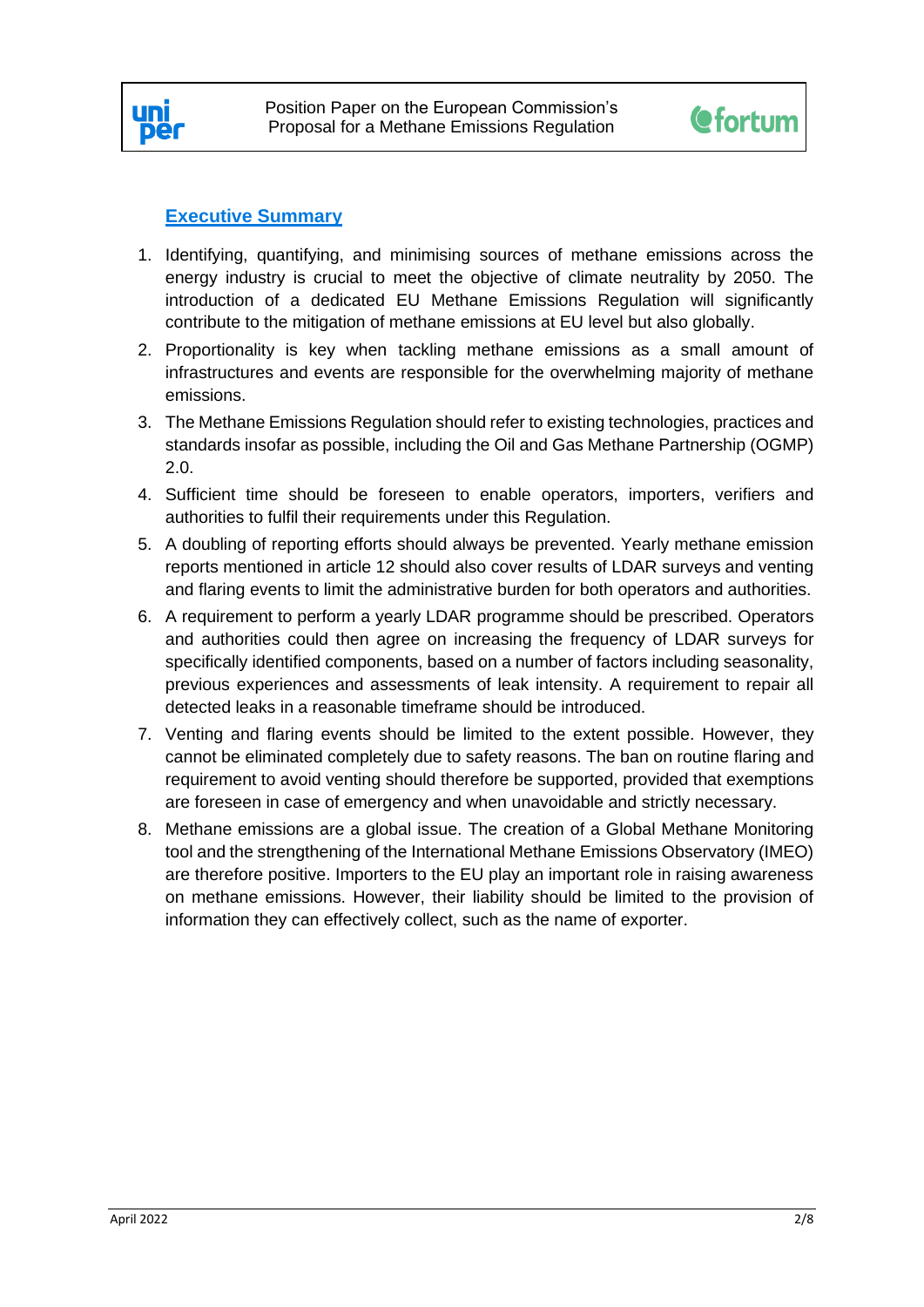



# **Introduction**

The Russian invasion of Ukraine has initiated discussions on the overall EU's energy strategy, demonstrating the need to accelerate decarbonisation efforts, especially the deployment of renewables such as renewable and low-carbon gases, including hydrogen. In the transition phase, natural gas will keep playing an important bridging role, as it is deeply established in many Member States.

Methane's global warming potential is estimated to be at least 25 times that of carbon dioxide over a 100-year horizon and even greater on a 20-year horizon. Identifying, quantifying, and minimising sources of methane emissions across the energy industry is therefore crucial.

In light of this, we welcome the publication by the European Commission of the ['Hydrogen and](https://ec.europa.eu/commission/presscorner/detail/en/ip_21_6682) [Decarbonised](https://ec.europa.eu/commission/presscorner/detail/en/ip_21_6682) Gas Market' legislative package on 15 December 2021, which aims to tackle methane emissions in the energy sector with a new proposal for a [Methane Emissions](https://eur-lex.europa.eu/legal-content/EN/TXT/?uri=COM%3A2021%3A805%3AFIN&qid=1639665806476)  [Regulation.](https://eur-lex.europa.eu/legal-content/EN/TXT/?uri=COM%3A2021%3A805%3AFIN&qid=1639665806476)

To tackle methane emissions in a cost-effective manner, the following points should be taken into consideration:

#### **1. General Provisions**

#### **a. Sectoral scope**

All energy sectors subject to methane leakage should be covered by the Regulation. We therefore support the fact that the Regulation covers both the upstream oil and fossil gas sector, coal mines but also gas transmission, distribution, underground storage and liquid gas (LNG) terminals operating with fossil and/or renewable (bio- or synthetic) gas. Proportionality is key when tackling methane emissions: some segments / infrastructures are responsible for almost all the registered methane emissions and should therefore bear a higher burden.

#### **b. Definitions**

Definitions should generally be aligned with the Oil and Gas Methane Partnership (OGMP) 2.0 framework, especially with regard to definitions on measurements, quantification and clarification of the emission factors.

Whilst the general definition on emission factors (article 2, point 10) could generally be supported, the emission factors themselves would require to be updated regularly, in line with technological advancements and availability of information on methane emissions.

The definition of site-level measurements (point 15) cover the use of satellite data. As satellites can currently identify only high emitting sources, one can question whether satellite measurements are precise enough to be considered as site-level measurements.

Finally, more clarity should be provided on what is meant in point 41 by a person who 'places fossil energy from a third country on the Union market' in order to define more precisely the scope of import-related provisions under this Regulation. Is it the person responsible for the 'physical' crossing of the border by the product? Is it the first EU-based undertaking trading the product? An additional definition on 'imports' would also be required.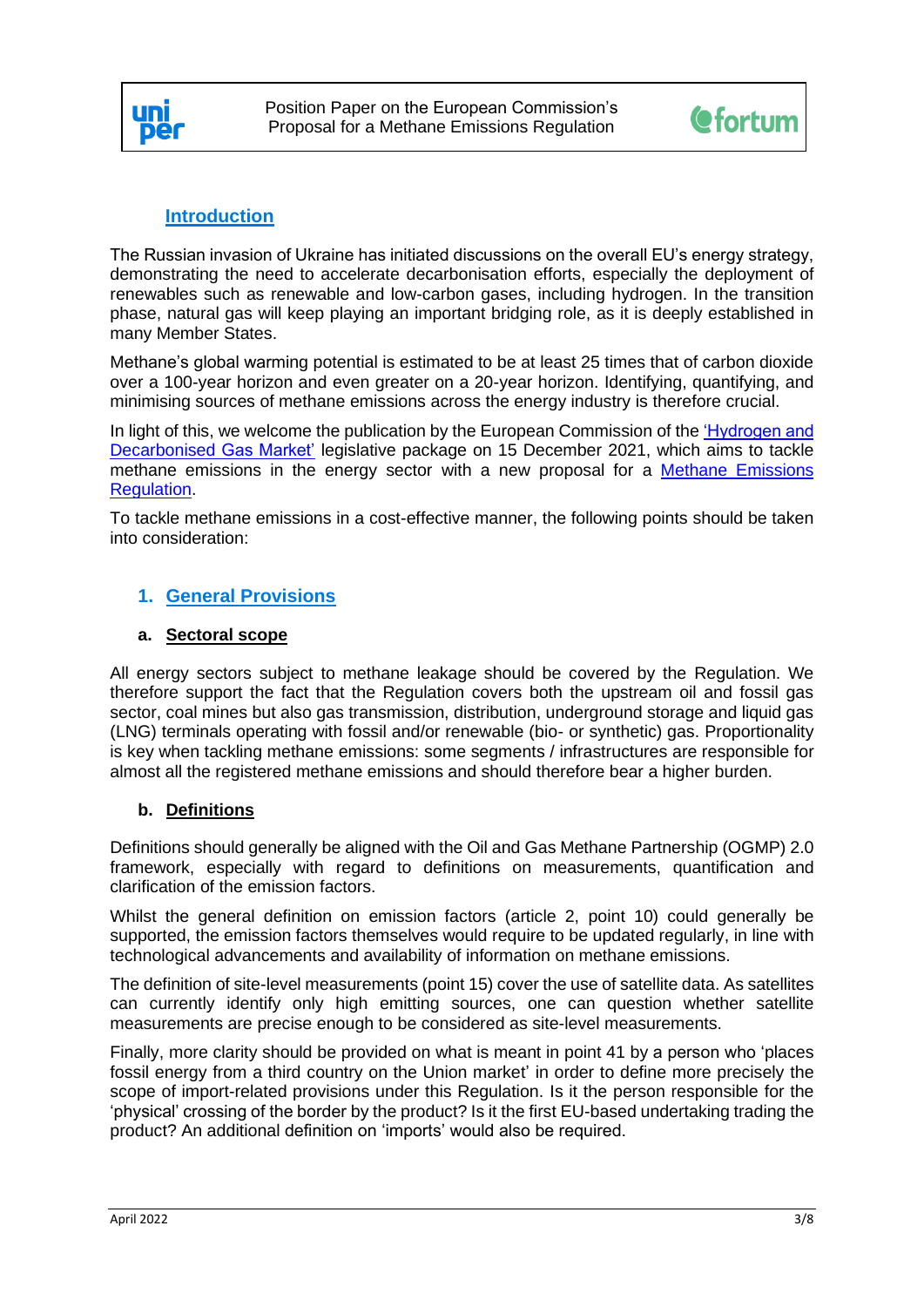

# **c. Costs**

We welcome the proposal specifying that the investments and costs related to methane emissions abatement actions and undertaken by regulated infrastructure operators should be recovered in the regulated asset base. However, non-regulated operators such as nonregulated gas storage operators should also receive financial incentives or compensation – at European or national level – to trigger further investments in technology reducing methane emissions and preserve the level playing field with regulated operators. Incentives should more generally be considered in order to support methane emissions reduction efforts.

# **d. Fines**

Proportionate fines could be envisaged as a last resort measure, should operators fail to meet the requirements under this Regulation, and to make sure that the legislation is credible. Member States should be required to provide early on information on how fines would be calculated and implemented.

# **2. Competent authorities and independent verification**

# **a. Competent authorities and inspections**

According to article 6, one or more competent authorities will be appointed by each Member State to monitor and enforce all the rules under this Regulation and undertake periodic inspections and non-routine inspections to make sure that the operators respect their requirements. These inspections should always be aligned with inspections undertaken according to existing national legislation in order to avoid a doubling of efforts for both operators and authorities. The frequency of planned inspections – every 2 years – appears reasonable.

More generally, a more precise overview of the tasks and responsibilities of the authorities would be appreciated, for instance with regard to the required alignment of LDAR programmes with these authorities. Competent authorities will have to be fully trained to handle their tasks under this Regulation.

#### **b. Independent verification**

Independent and accredited verifiers are required to assess and verify the conformity of the activities and reports that have to be submitted by operators (articles 8-9).

As more than 1,500 operators will have to comply with the requirements of the Methane Emissions Regulation, it seems extremely difficult to set-up a comprehensive verification system from the entry into force of the Regulation. Flexibility on the implementation timeline should be envisaged here, for instance to enable the training of new verifiers.

Additionally, more clarification would be needed on the verification process itself. The EU should refer to the OGMP 2.0, currently looking into verification activities, in that instance.

More generally and following the same reasoning as for inspections, any verification obligation should be aligned with annual reporting requirements in order to avoid a doubling of verification activities.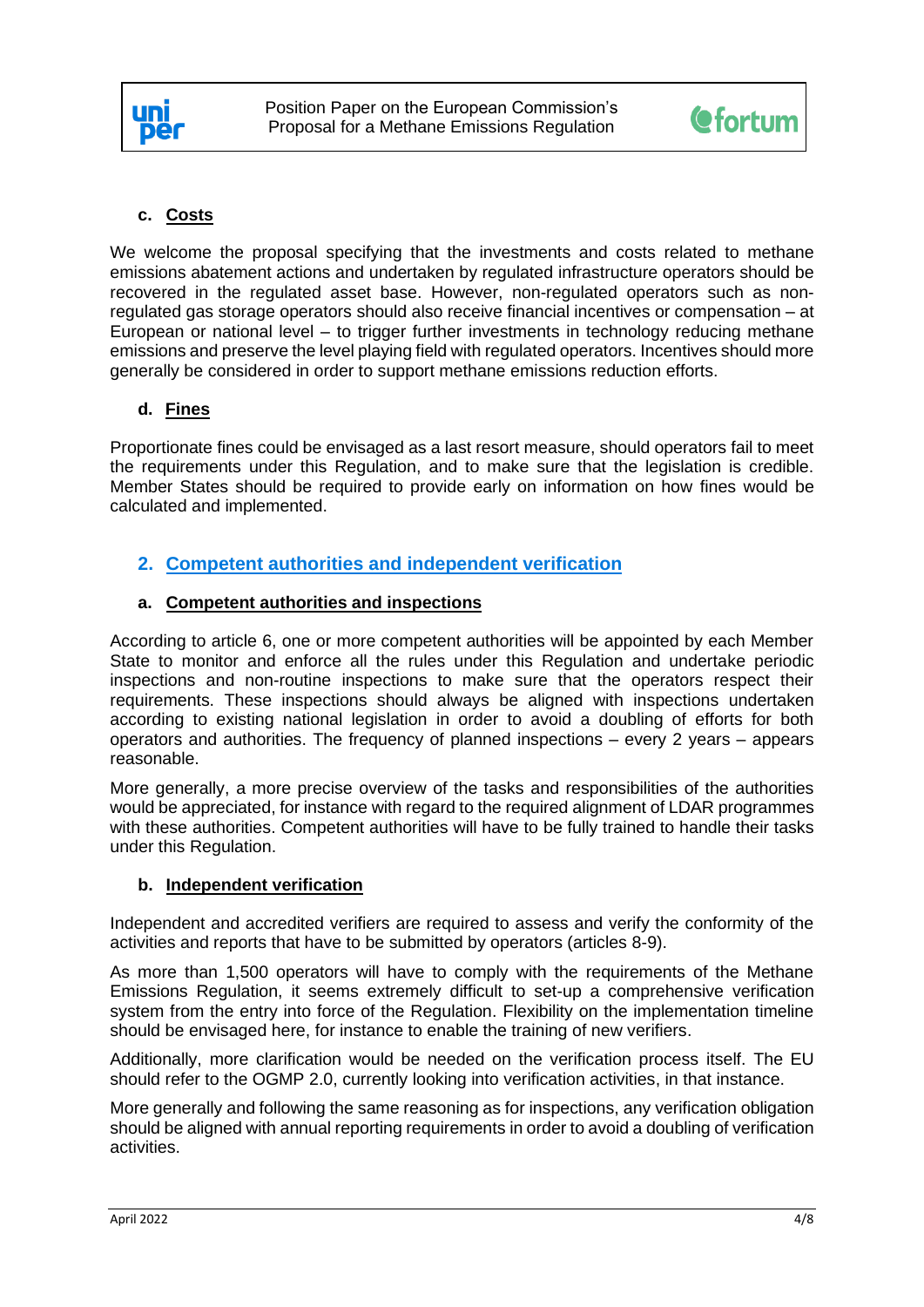



# **c. Role of the International Methane Emissions Observatory (IMEO)**

The IMEO plays a crucial role in tackling methane emissions globally, increasing transparency and ensuring a level playing field among actors. We therefore welcome that the IMEO is tasked with aggregating data on methane emissions and verifying the methodologies used for worldwide standards. However, it should not require additional reporting and verification efforts from EU operators, which will have already been subject to similar requirements. Again, double reporting should be avoided.

# **3. Methane Emissions in the Oil and Gas Sectors**

# **a. Monitoring and Reporting (MR)**

We support the implementation of a transparent and robust system to monitor and report methane emissions and see it as a crucial first step to define ambitious mitigation strategies. The OGMP 2.0 framework should be used as the main framework for MR even though it could in some cases be slightly adapted to reflect sectoral specificities.

According to article 12, operators will have to submit frequent reports disclosing their methane emissions, starting with reports based on emission factors and then later on reports based on direct measurements. Whilst we generally support this approach, direct measurements are not always feasible. In this case, reliable quantification methodologies should be envisaged as an alternative until the necessary technologies are made available.

The European Commission prescribes that methane emissions quantification methodologies shall be conducted according to appropriate European (CEN) or international (ISO) standards. As current CEN and ISO standards do not fully cover all requirements under this Regulation, more detailed standards should be developed, for instance in the framework of OGMP 2.0. This would probably require a slight but necessary delay in the implementation of reporting obligations under this article. Quantification methodologies, especially in paragraphs 2 and 3, should be applied to material sources as intended in the OGMP 2.0 standard.

Paragraph 3 requires that operators reconcile bottom-up measurements (measurements directly at site / asset level) with top-down measurements (measurements by satellite for instance). This approach is currently inappropiate and unpractical considering that:

- These methodologies have different accuracy levels.
- This would require simultaneous top-down and bottom-up measurements at different times of the year.

According to paragraphs 4 and 5 of article 12, undertakings based in the EU will be required to report methane emissions from non-operated assets. As operators are required to always report on operating assets, reporting of non-operating assets by undertakings would lead to 'double reporting'. This should be avoided and paragraphs 4 and 5 deleted.

Proportionality is key as all operators are not responsible for the same amount of methane emissions. A differentiated MR framework, offering dedicated and proportionate solutions for each type of assets, should therefore be upheld. The reporting requirements should take into account the actual emission level of an installation.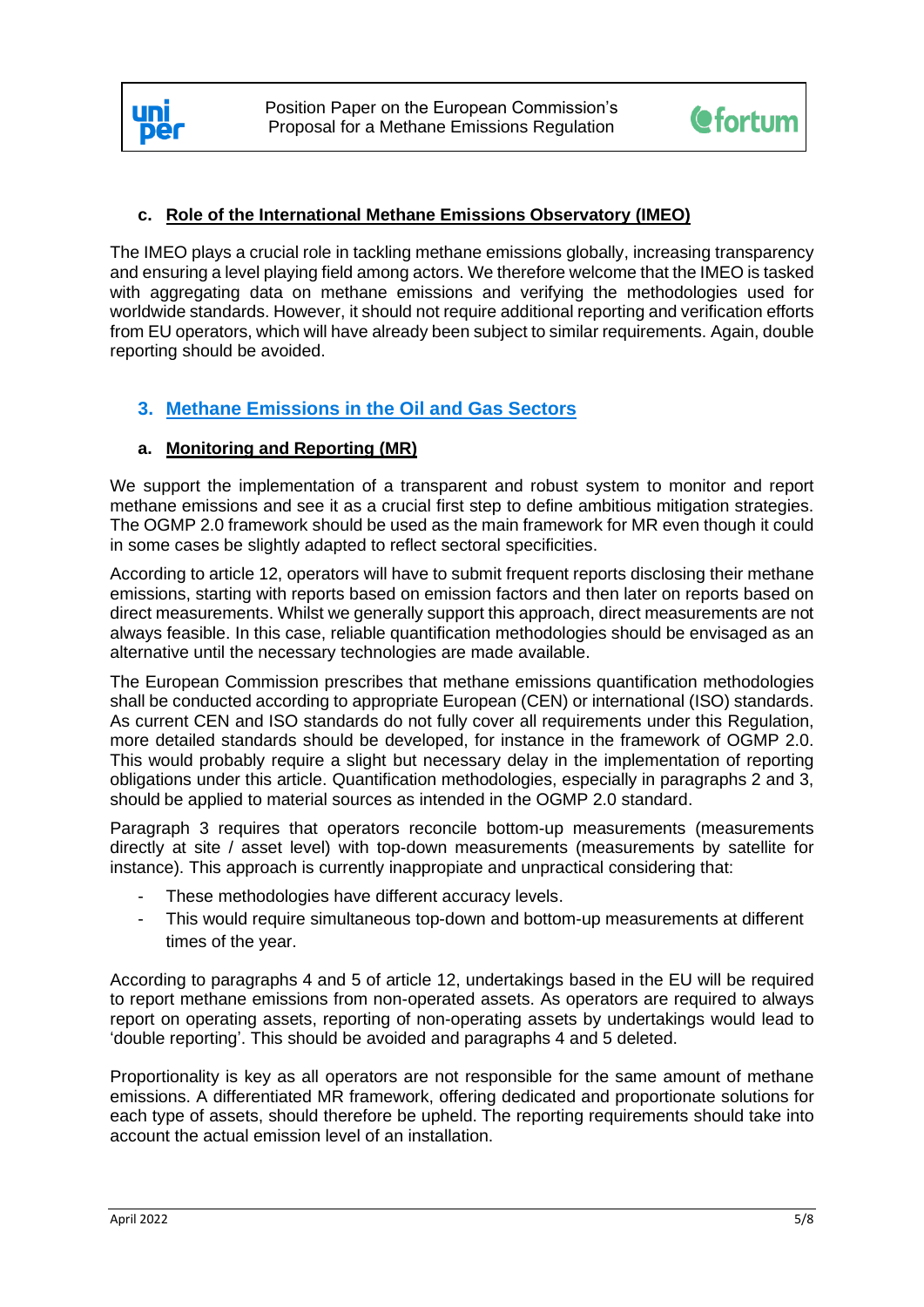



# **b. Leak detection and repair (LDAR)**

Organising regular LDAR campaigns is a prerequisite to a successful methane emission reduction strategy. The harmonisation at EU level of LDAR requirements in article 14 is therefore welcome but the Regulation should generally be more flexible and proportionate, for instance to better take into account the leakage risk and potential emission levels of individual assets.

First, the deadline for operators to submit a LDAR programme and get it approved should be extended to 12 months, and not 3, after the entry into force of the Regulation. This would enable operators to submit carefully though-out LDAR programmes and for the authorities to take the necessary time to review and approve them. A requirement to perform a yearly LDAR programme should be prescribed.

Second, the proposed frequency of LDAR surveys appears unrealistic. Operators should indicate in their LDAR programme the frequency at which they suggest to survey their assets, based on a number of factors including seasonality, previous experiences and risk assessments. This should be subsequently reviewed and approved by the authorities. In this instance, we understand that the LDAR programme is to be viewed distinctly from the repair and monitoring schedule mentioned in article 14, para 4..

Third, a requirement to repair all detected leaks in a reasonable timeframe should be provided. The proposed fixed 500 ppm threshold is not practicable, accurate. Instead, tailor-made thresholds should be defined in terms of ppm volume for the different types of assets, to fully reflect on their specificites. When a leak:

- Above the set threshold is identified, the component / asset at fault should be replaced or repaired immediately but not longer than 30 days after the detelection of the leak, in order to allow for operators to take the right approach. Focus here should be on repairing first and then on quantifying.
- Below the set threshold is identied, the leak should be minimised and the component / asset at fault incidentally repaired or frequently surveyed. No obligation to continuously monitor the component should be prescribed.

Exemptions to the immediate repair obligations should be introduced, especially:

- when a repair would endanger security of supply;
- when a repair would lead to proportionally more methane emissions. This might occur when a system is shut down - partly or fully - which could imply higher emissions than if the repair would be aligned with the planned maintenance.

Fourth, the results of LDAR surveys should be reported to the authorities annually, as part of the general methane emission report mentioned in article 12. This would avoid a duplication of efforts for both operators and authorities.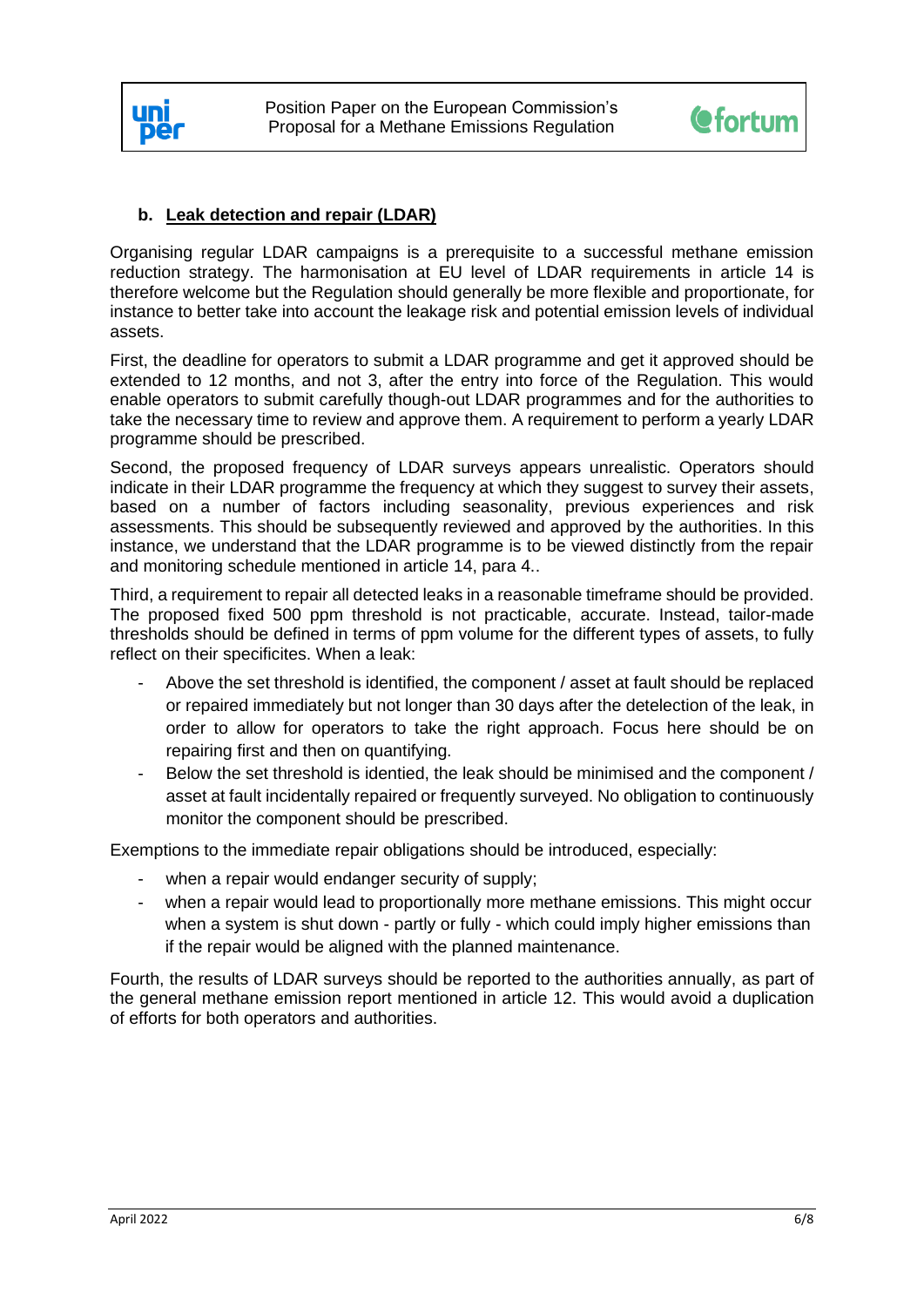



# **c. Venting and Flaring**

Limiting the possibility of venting and flaring is critical to mitigate methane emissions. Whilst these events can be reduced significantly, they cannot be eliminated completely due to operational and safety concerns.

As such, a ban on venting can be supported only provided that exemptions are foreseen in case of emergency or malfunction and when unavoidable and strictly necessary. The list of situations under which venting can be found 'unavoidable and strictly necessary' proposed by the European Commission appears sensible.

A ban on routine flaring is also important in order to limit methane emissions. With regard to non-routine flaring events, not enough consideration is given to economic parameters, safety or abatement costs. A more cost-efficient operational approach to avoid costly abatement efforts should be envisaged here: the reference to economic considerations in article 15, para 5 should be deleted. According to article 16, all the events leading to venting need to be quantified and reported in the next 48 hours. As for the results of LDAR surveys, we would recommend that venting and flaring events are reported annually in the general methane emission reports mentioned in article 12, in view to limit the administrative burden for both operators and authorities.

The proposal in article 17 for operators to conduct weekly inspections of flare stacks is possible provided that the provision is limited to frequently-used fix installed flare stacks, and not flares used in emergency situations only for instance.

#### **d. Inactive wells**

Unintentional leaks of methane into the atmosphere can occur in inactive gas wells. Proportionate measures should be introduced to mitigate these emissions, based on the leakage risk of the wells. As the risk is limited compared to active assets, the responsible parties or Member States should generally be required to monitor these wells but not in a continuous way. A further clarification of the notion of 'inactive wells' is also required:

- Pressurised wells are at a higher risk of methane leakage and should be monitored more frequently .
- Non-pressurised wells and non-plugged (abandoned) wells should be left out scope of the Regulation as they do no longer present a risk to emit methane.

# **4. International Measures**

In order to tackle the global dimension of methane emissions, the EU is actively involved in international initiatives and collaboration with third-countries. We strongly welcome that the EU is taking a leadership role in tackling methane emissions on the international scene.

The proposal by the European Commission to establish a global methane monitoring tool, which would make information on high-emitting sources of energy available to the public, including on the magnitude, recurrence and location of high methane-emitting sources of energy, goes in this direction. In order for the public to fully grasp the implications of the data provided by the global methane monitoring tool, information on the advantages and disadvantages of the different monitoring tools should be made available on the platform. For